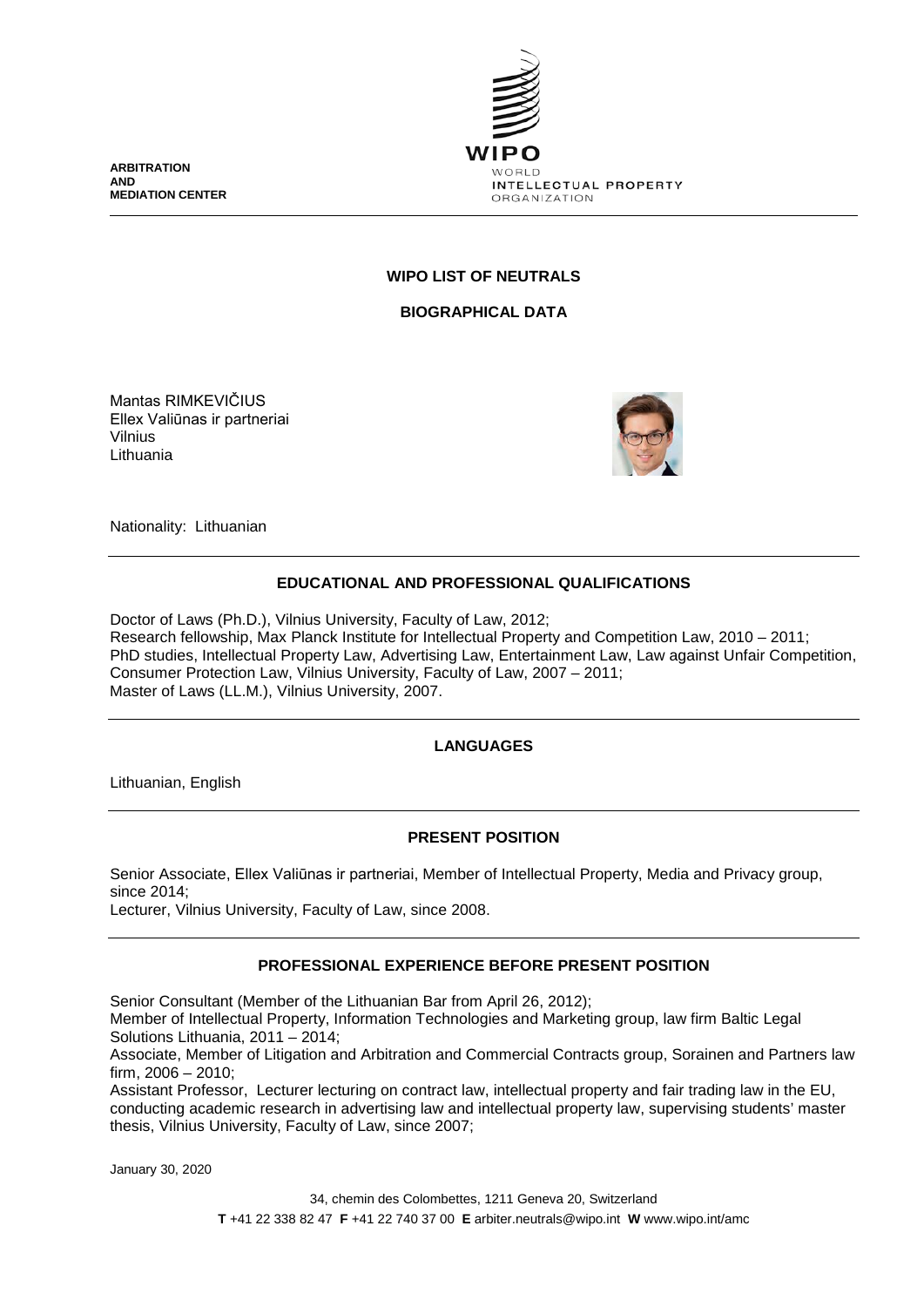Lecturer, lecturing on EU intellectual property and advertising law in a summer school programme, Vilnius University jointly with Charlotte School of Law, NC, USA, since 2014.

### **MEMBERSHIP IN PROFESSIONAL BODIES**

Member of the Arbitration Commission of the Lithuanian Advertising Bureau; Member of the Lithuanian Bar Association.

### **AREAS OF SPECIALIZATION**

Specialization in advertising law, all aspects of contentious and non-contentious intellectual property, entertainment and technology, media and telecommunications (TMT) law, full range of issues relating to international cross-border IP business strategies, product marketing, franchising, copyright, trademarks, design, fair trade and protection against unfair competition, data protection and privacy, international, EU and domestic trade.

### **EXPERIENCE IN INTELLECTUAL PROPERTY**

Over 10 years of professional experience, advising on a full range of issues relating to intellectual property law, product marketing, advertising, fair trade and protection against unfair competition. Representing clients in disputes relating to trademark and copyright infringements, domain name recovery, unfair competition, passing off and breach of confidential information. Expertise also includes drafting of all types of IP agreements as well as providing IP due diligence.

## **EXPERIENCE WITH RESPECT TO DOMAIN NAMES**

Has advised clients in a number of domain name disputes, including preparation of claims, recovery of domain names and representation in legal proceedings.

#### **MAJOR PUBLICATIONS**

*Fitness Check evaluation of EU consumer and marketing law directives.* Legal study commissioned by the European Commission, 2016 – 2017;

*Legal review on industrial design protection in Europe.* Legal study commissioned by the European Commission, 2014 – 2016;

*Feasibility assessment of the Unified Patent Court jurisdiction's implementation in Lithuania: comparison of local division, regional division and central division.* Legal study commissioned by the Office of the Government of the Republic of Lithuania and the Ministry of Justice of the Republic of Lithuania, 2014;

*Establishment of the Unified Patent Court – legal aspects.* Legal study commissioned by the Prime Minister of the Republic of Lithuania and the Ministry of Justice of the Republic of Lithuania, 2012;

*Evaluation Criteria of Misleading Advertising in the European Union and Lithuania.* Doctoral Thesis, Socialiniai mokslai, Teisė (01 S), Vilnius, 2012;

*National Moral's Exception in the Unfair Commercial Practices Directive*. VU Mokslo darbai. Teise. No 79, 2011;

*Concepts of Fair and Unfair Commercial Practices*. VU Mokslo darbai. Teise. No 81, 2011.